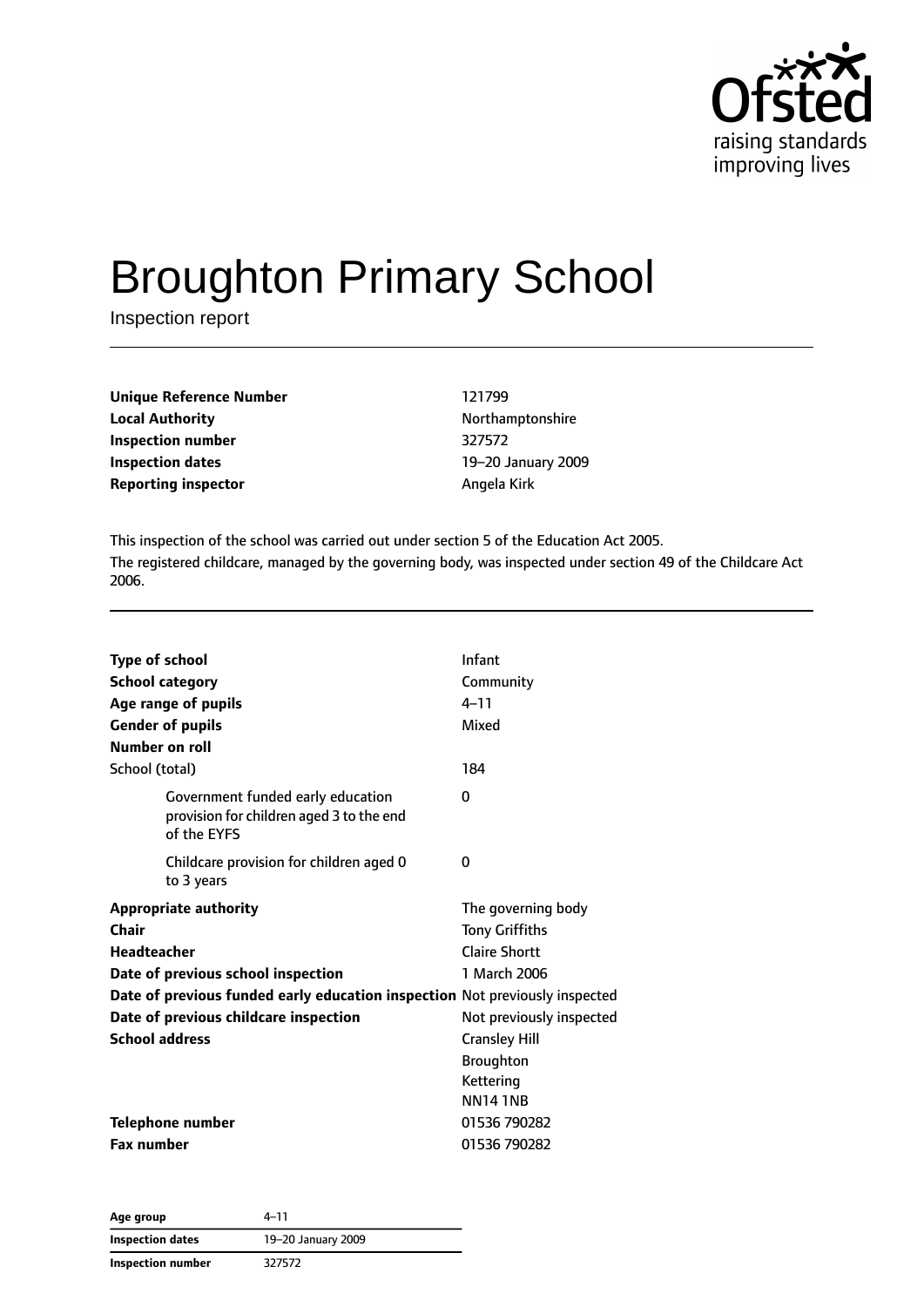.

<sup>©</sup> Crown copyright 2009

Website: www.ofsted.gov.uk

This document may be reproduced in whole or in part for non-commercial educational purposes, provided that the information quoted is reproduced without adaptation and the source and date of publication are stated.

Further copies of this report are obtainable from the school. Under the Education Act 2005, the school must provide a copy of this report free of charge to certain categories of people. A charge not exceeding the full cost of reproduction may be made for any other copies supplied.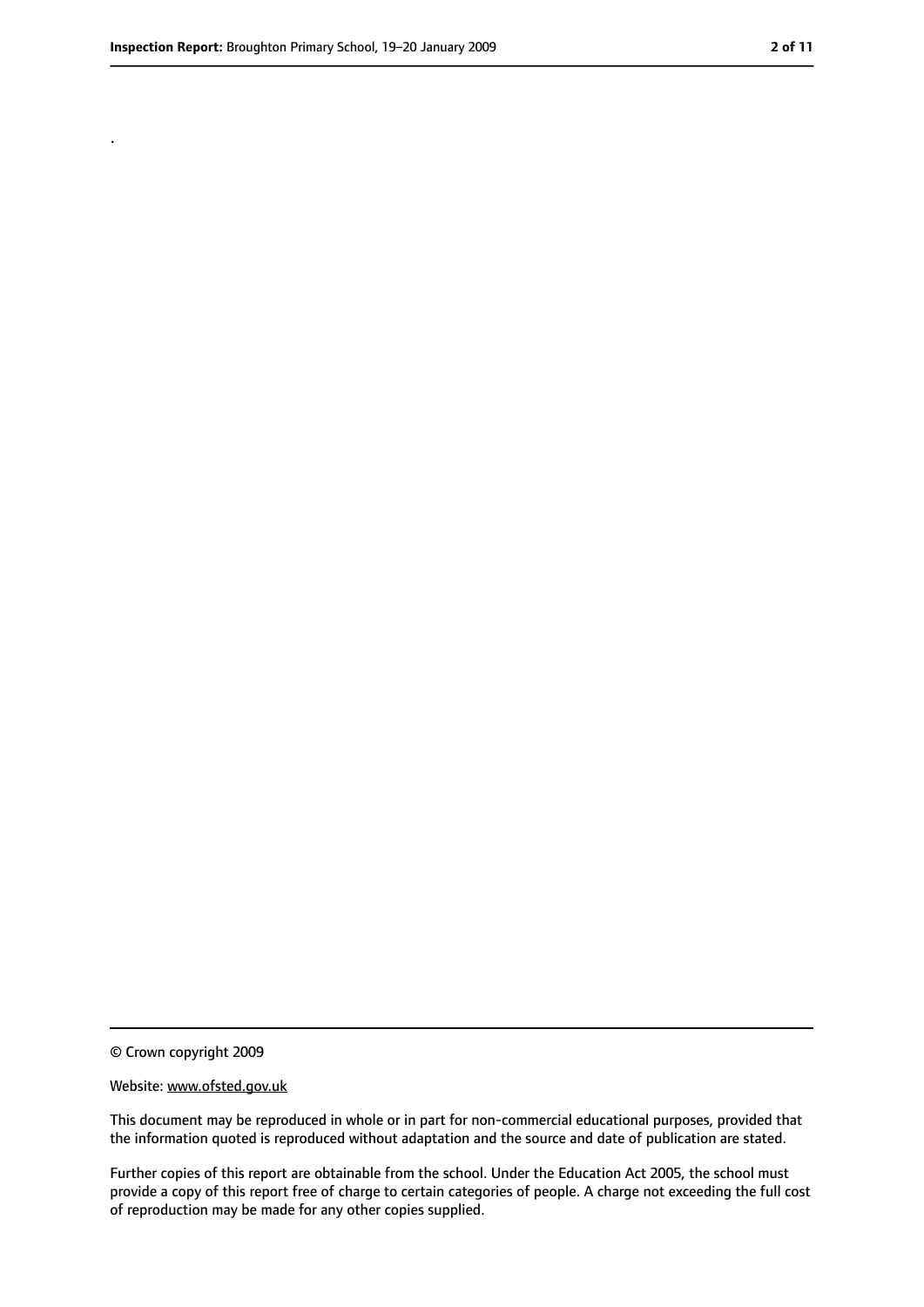# **Introduction**

The inspection was carried out by two Additional Inspectors.

#### **Description of the school**

The school is in a rural setting serving the village of Broughton, south-west of Kettering. It is a smaller than average single form entry primary school. Pupils are predominantly from White British backgrounds. Children start in the Early Years Foundation Stage (EYFS) in Reception in the year of their fifth birthday. The proportion of pupils with learning difficulties and/or disabilities is similar to that found in most schools and mainly consists of pupils with a wide range of moderate learning difficulties. The proportion of pupils eligible for free school meals is well below that seen nationally.

#### **Key for inspection grades**

| Outstanding  |
|--------------|
| Good         |
| Satisfactory |
| Inadequate   |
|              |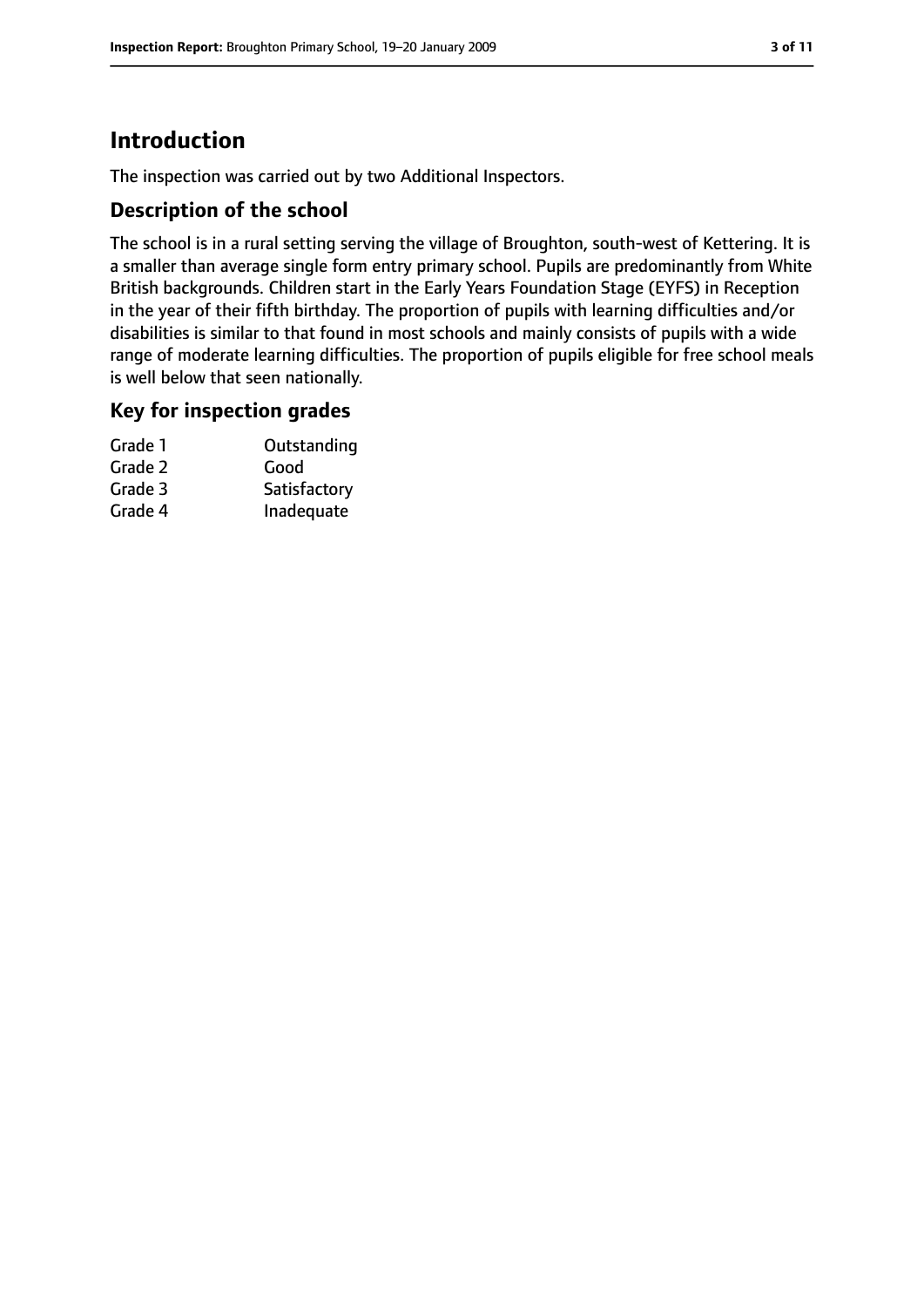# **Overall effectiveness of the school**

#### **Grade: 3**

Broughton Primary School provides a satisfactory education for its pupils. New school systems and approaches are being established to help raise achievement. Some have already made an impact on pupils' learning, for example initiatives in mathematics and writing. The school has also worked on a number of initiatives to address gender differences that are present in some classes. These have been largely successful. However, senior leaders are not yet involved enough in monitoring rigorously the work of the school, although they are developing their skills in these respects.

Children's skills, knowledge and understanding when they start school are typical for their age in most areas. By the end of Year 6, pupils reach standards that are average in English and mathematics and above average in science. Children make a good start in the EYFS. Recent improvements in provision, together with an exciting learning environment and good teaching, mean children's achievement is now good so that they enter Year 1 with standards that are above average. Throughout the school, due to the good support they receive, pupils with learning difficulties and/or disabilities, make good progress.

Standards across Key Stages 1 and 2 are similar to those reached by pupils nationally. Achievement is satisfactory overall but, due to uneven teaching and learning, it is too varied. Whilst teaching is satisfactory overall, the proportion of good teaching is improving. During the inspection, much good teaching was observed which met the learning needs of all pupils well and ensured good progress. In other lessons, however, there is too much time spent on introductions, pupils are not actively involved in their learning and there is a lack of challenge, especially for the more able. Teachers have good relationships with pupils, who are well behaved and enjoy taking responsibility around school; for example, pupils were enthusiastic about their roles as play leaders in 'Huff and Puff' activities.

The school's curriculum includes carefully planned cross-curricular links, a range of extra-curricular clubs and visits to places of interest. All pupils learn French. The curriculum does not cater sufficiently for the needs of the more able. Teachers mark pupils' work regularly, although the quality of marking varies between teachers and subjects. The school has not yet linked pupils' next steps in learning sufficiently to its feedback to pupils on their work; this means that pupils do not have a clear understanding of how well they are doing or what they need to do to improve in a particular subject. Pupils have a good understanding of the importance of healthy living. The school has achieved the Activemark and the bronze Eco-School Awards and is working towards its Healthy School and International Awards. Pupils behave well and are well cared for. Links to the local community are strong and contribute to pupils' learning. Robust safeguarding procedures are in place and used effectively.

The quality of leadership and management and the school's capacity to improve are satisfactory. Governors have improved their knowledge of the school's strengths and weaknesses recently through their greater understanding of data. The majority of parents have a high regard for the school and praise the education that their children receive and the way the school is managed. However, a small minority of parents did not share this view. The school acknowledges that this is an area it intends to address. The school has made sound progress since the last inspection.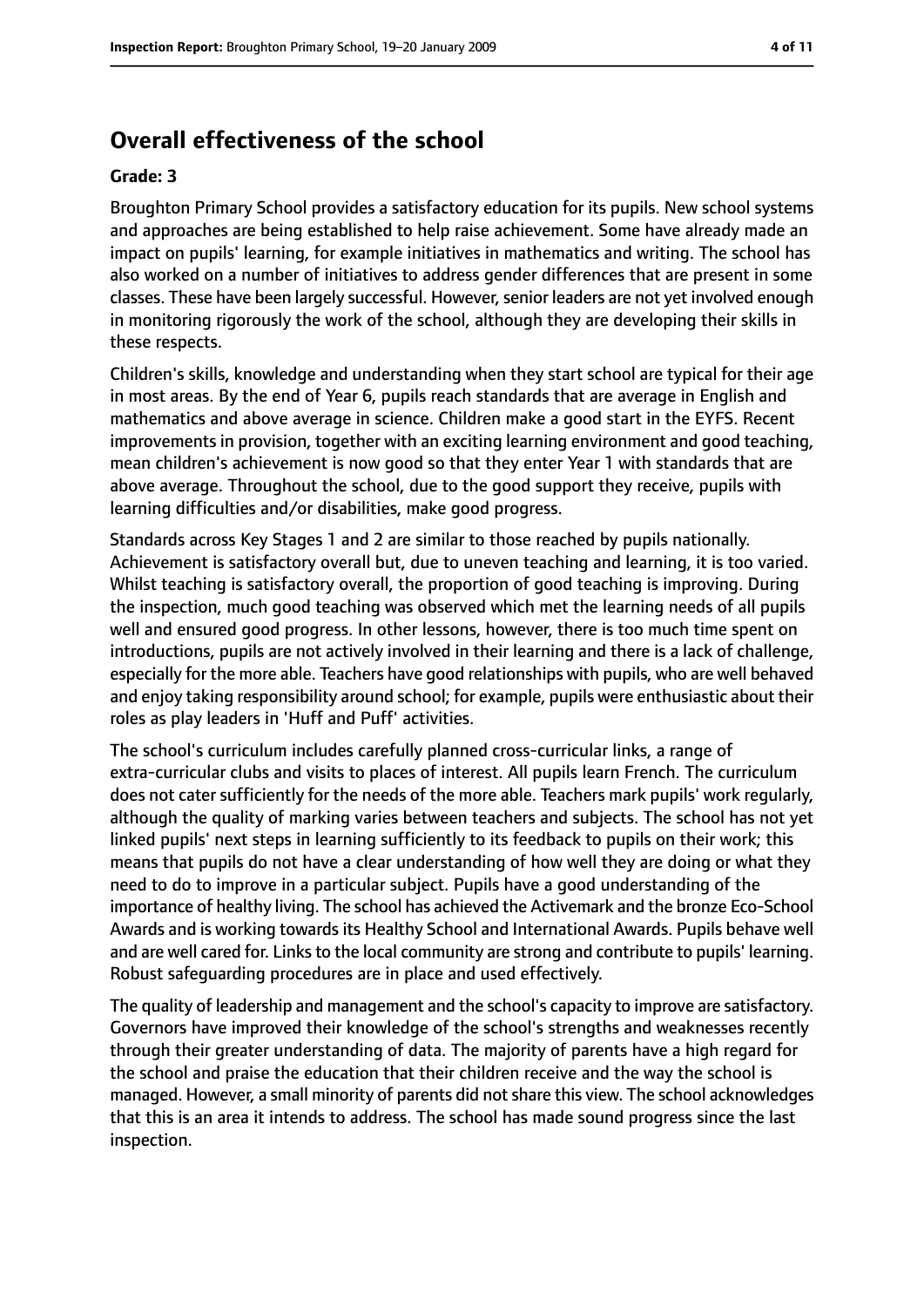## **Effectiveness of the Early Years Foundation Stage**

#### **Grade: 2**

Due to recent improvements, the overall effectiveness of the EYFS is now good and children achieve well in all areas. The curriculum is broad and well balanced to provide children with good experiences, including small group and individual attention. Children are looked after well with safe equipment in good condition. There is excellent provision for outdoor activities that is covered and sheltered with a good emphasis on independent activities, such as riding bikes, using construction apparatus and sand play. A good balance of adult-led and child-initiated activities is achieved. There are close links with parents who speak warmly about the Reception year in comments on the parents' questionnaires. By the end of the EYFS, children now attain standards that are above average in all areas except communication, language and literacy, which is average. Children's skills in this area on entry are below those expected for their age. The children show their good behaviour by walking sensibly around the classroom and cooperating well with each other. Leadership in the EYFS shows a good understanding of the strengths and weaknesses of the provision. Links between the EYFS and Year 1 and with pre-school settings are underdeveloped.

## **What the school should do to improve further**

- Raise standards by improving the consistency of teaching and learning to ensure that all pupils make at least good progress in relation to their ability.
- Develop the analysis of data and use this information to set pupils' learning targets.
- Give feedback to pupils through marking so that they are aware of their next steps for learning.

A small proportion of the schools whose overall effectiveness is judged satisfactory but which have areas of underperformance will receive a monitoring visit by an Ofsted inspector before the next section 5 inspection.

# **Achievement and standards**

#### **Grade: 3**

Standards are average, but there is evidence of improvement taking into account differences between cohorts, which are small. Standards in writing lag behind those in reading and this is rightly recognised as an area for development throughout the school. At Key Stage 1, most pupils make satisfactory progress. This has improved in reading and mathematics. However, too few pupils reach the higher levels in writing. Standards in science have improved, particularly in Key Stage 2, due to a better-structured curriculum, improved resources and an emphasis on investigative work. Pupils with learning difficulties and/or disabilities make good progress because their needs are identified clearly and good provision is made to address them. Gender differences have occurred in some cohorts, but these are beginning to be effectively eliminated by the school.

## **Personal development and well-being**

#### **Grade: 2**

Pupils enjoy coming to school, being with their friends and taking part in lessons. They know how to behave and stay safe. Pupils are aware of the need for a healthy lifestyle and they can discuss these issues with regard to healthy packed lunches, cleaning their teeth and walking to school. In school, pupils enjoy taking part in the regular physical education lessons each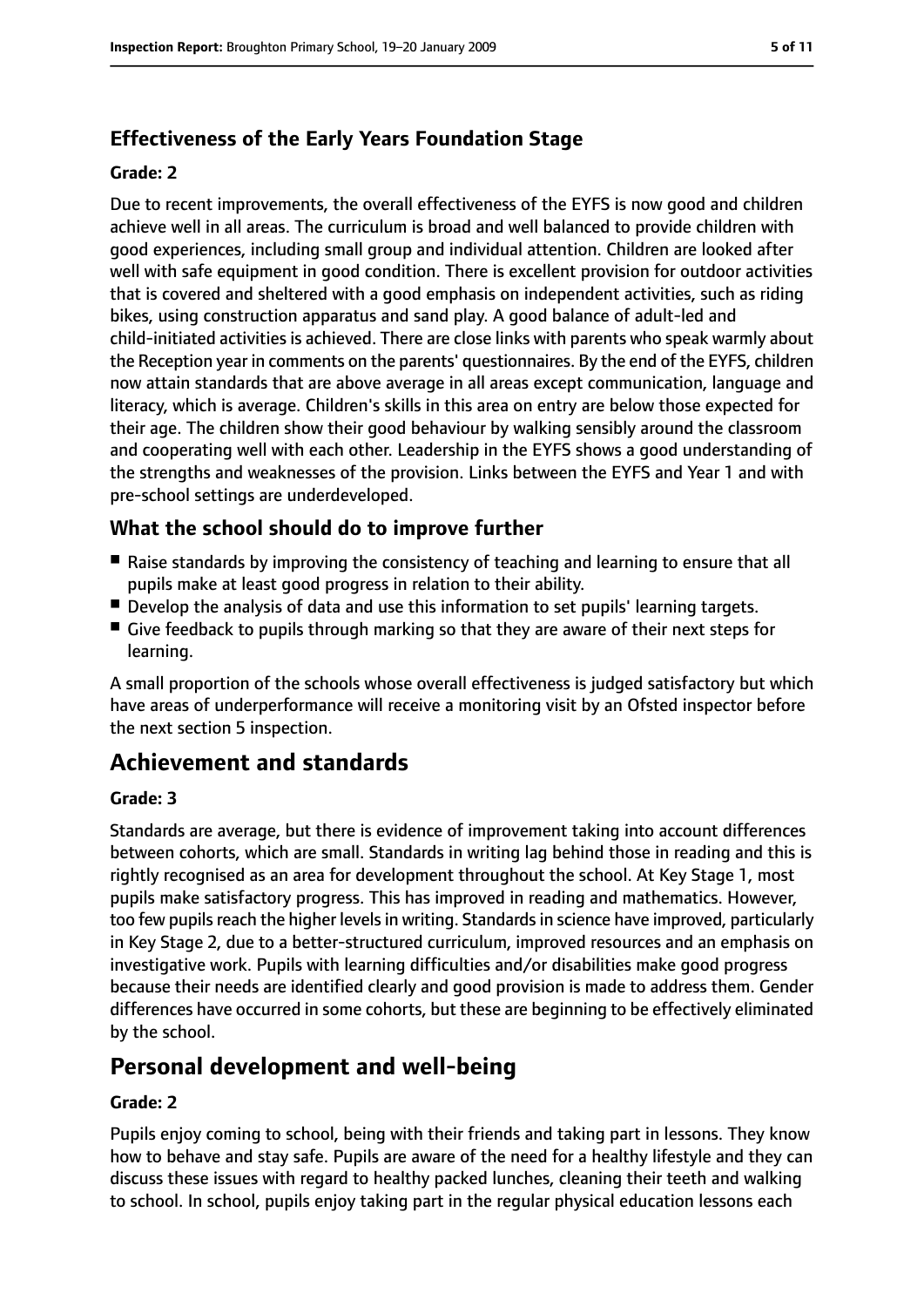week as well as special physical 'activate' sessions in class. Pupils take responsibility for recycling in the classroom, volunteer for extra jobs to help teachers and 'Trim Trail' monitors ensure that pupils use the apparatussafely. Spiritual opportunities are good with opportunitiesfor reflection, pause for thought before meals and reflection on the wonders of nature. The 'Start Telling Other People' (STOP) bullying campaign led by the school has provided pupils with effective strategies to deal with many issues. Pupils have very good relationships with their peers and adults. They work well in groups in lessons and in the playground. Pupils' cultural awareness is good, with pupils, for example, showing a clear understanding of Britain's diverse cultural groups. Provision for economic well-being shows some strengths, for example one class has a budget to manage, linked to the class's effort and achievement, and another initiative involves fruit points cards. However, pupils' preparation for the next stage of learning requires strengthening by an improvement in pupils' basic skills.

# **Quality of provision**

## **Teaching and learning**

#### **Grade: 3**

Pupils' satisfactory progress is the result of satisfactory teaching over time. There are times when the pace of learning is not quick enough and when pupils are not sufficiently involved in the lesson to make good progress. The good teaching seen during the inspection was not sufficiently widespread. Where teaching is good, pupils are challenged in their thinking and are actively learning throughout the lesson, especially during the main teaching sessions. For example, in a Year 2 lesson, pupils were fully involved in planning an experiment to decide how they would test different materials to find the best one for an umbrella. Planning is not consistent and activities are not always sufficiently matched to the learning objective. Some effective strategies have been implemented to address some gender inequalities in the school, such as a focus on practical activities, and this has had a significant impact in science. Relationships between adults and pupils are good and behaviour strategies are well established. Teaching assistants show great confidence in their roles and carry them out effectively, especially in their support of pupils with learning difficulties and/or disabilities.

#### **Curriculum and other activities**

#### **Grade: 3**

The curriculum is broad and well balanced. Its strengths include a wide range of intervention programmes, 'mathletics' (individual online learning for mathematics), visitsto places of interest, visitors in school and good extra-curricular provision including a range of sports and music activities. There is good provision for pupils with learning difficulties and/or disabilities and specialist teachers for music, drama and some sports. The computer suite is opened one lunchtime specifically for pupils without internet access at home. Provision for higher attaining pupils, targeting their needs and abilities, is not sufficiently effective.

#### **Care, guidance and support**

#### **Grade: 3**

Risk assessments on aspects of the school and out of school activities are in place and regularly revised. All safeguarding procedures are in place and equipment and apparatus is in good condition. There are good levels of supervision and the good behaviour by pupils reduces potential accidents. The actions the school has taken have reduced the absence rate so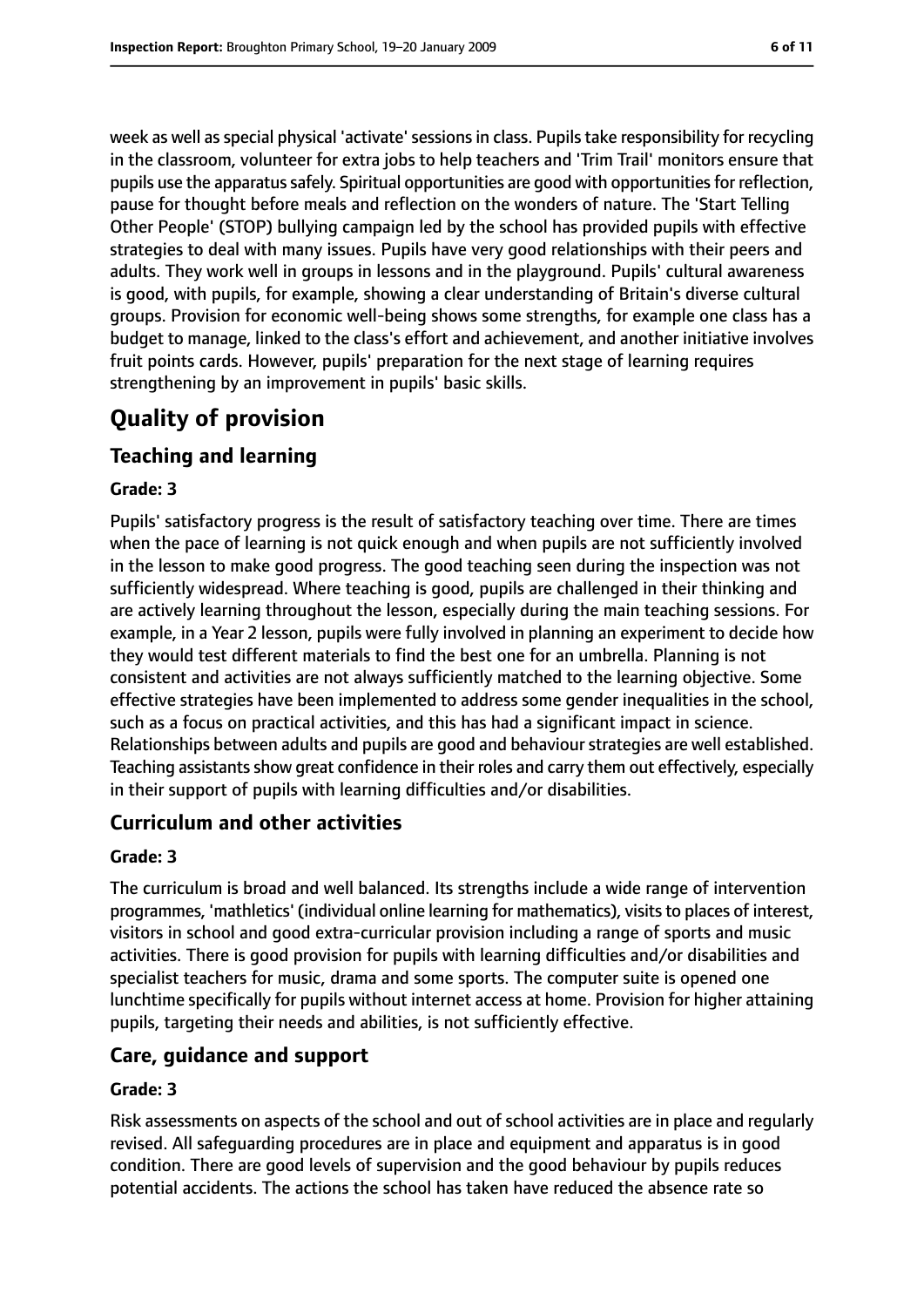attendance is now above average. Statutory targets are set for the end of Year 6, but other long-term targets are not set for pupils nor are medium-term curriculum targets. This means that pupils do not receive enough guidance and direction in their work. Teachers establish learning objectives for lessons and these guide the teaching in the short term. However, marking, whilst encouraging, does not give pupils enough guidance about what they need to do next to improve.

#### **Leadership and management**

#### **Grade: 3**

The school's self-evaluation is satisfactory. The leadership team knows that there has been underachievement in the past and has introduced more rigorous systems to make specific improvements, for example, the single plan for mathematics and the grammar and spelling initiative to improve writing. Senior staff have a clear vision for how the school should move forward and the school development plan has the right priorities. Current procedures, however, do not provide a clear enough picture of the standards and progress of each pupil to give school leaders a detailed analysis of achievement or enable them to regularly track the progress of individuals to ensure that it is good or even better. Governance is satisfactory and governors are very supportive of the school. They know the strengths and areas for improvement and are beginning to be more involved in monitoring these. Their improving understanding of data, provided by the headteacher and senior staff, is helping them to challenge the school more effectively over its performance. The school uses teaching assistants well to ensure pupils get sufficient individual help. This has been particularly successful in raising standards in phonics and numeracy. Community cohesion is satisfactory and the school engages well in a range of community activities, but some gender inequalities still need to be addressed. Although the school has an open-door policy and encourages parents to raise any concerns they might have, a small minority of parents feel that the school's communication with parents and the follow-up to any concerns needs to improve. The inspectors agree with this.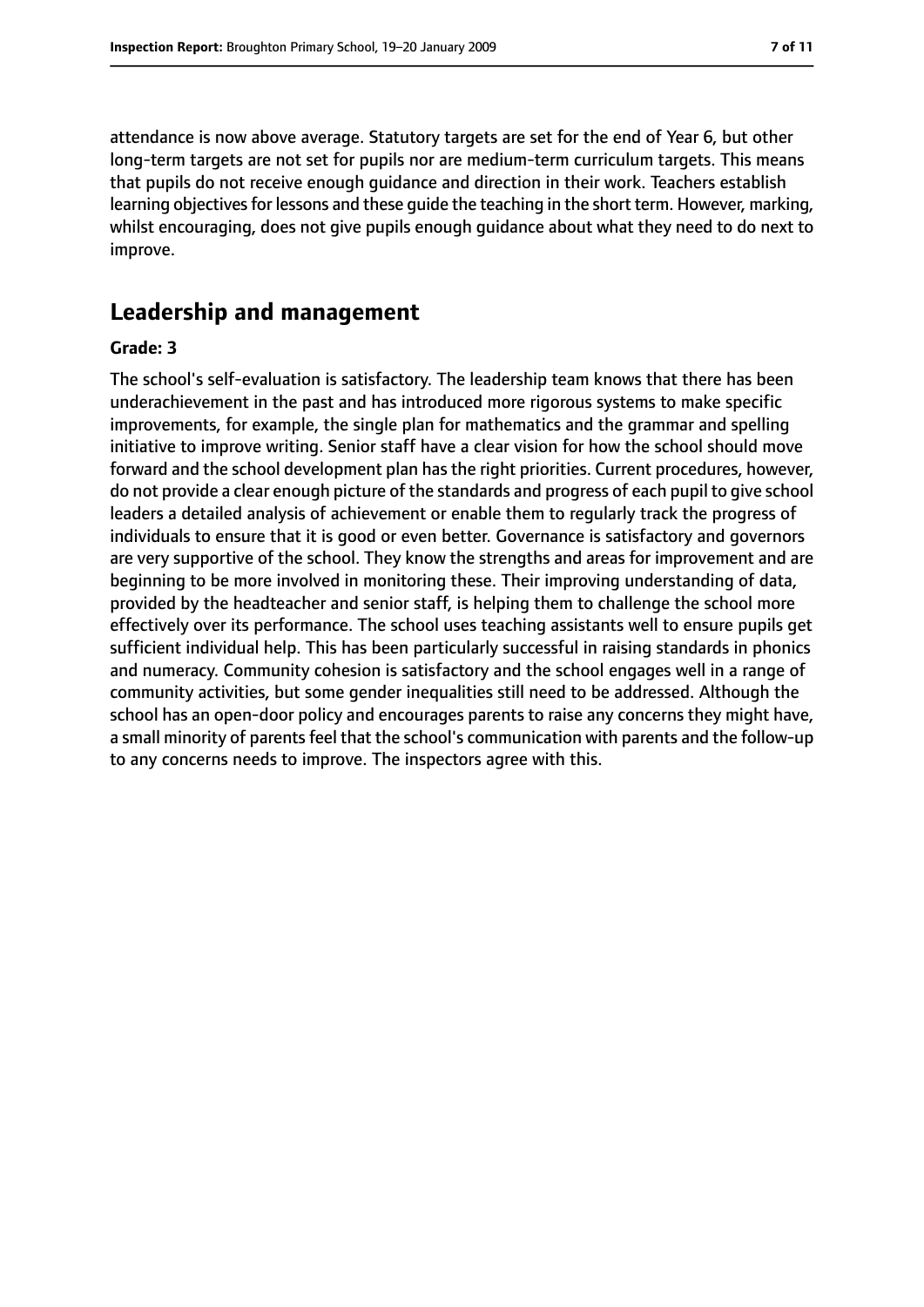**Any complaints about the inspection or the report should be made following the procedures set out in the guidance 'Complaints about school inspection', which is available from Ofsted's website: www.ofsted.gov.uk.**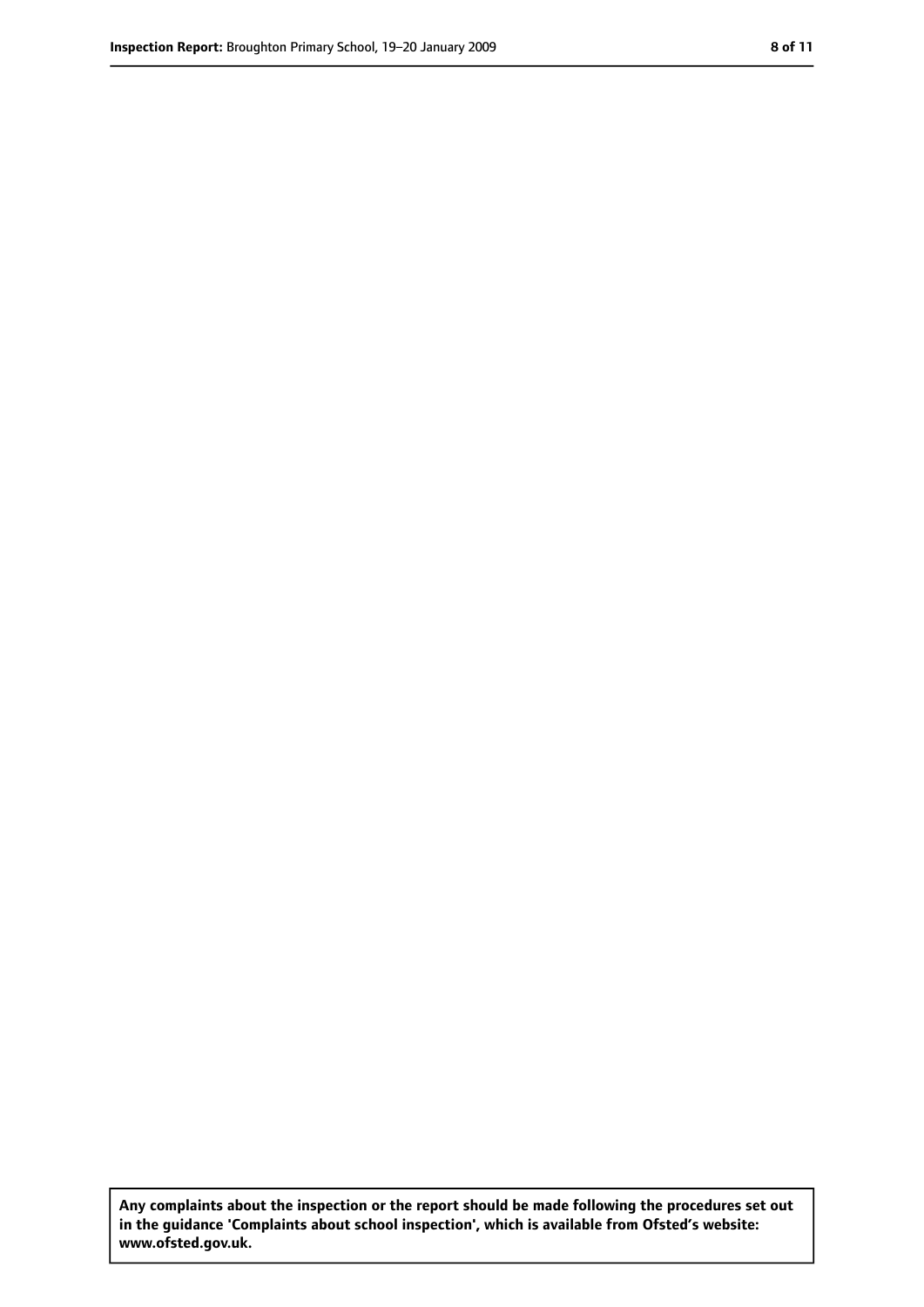# **Inspection judgements**

| Key to judgements: grade 1 is outstanding, grade 2 good, grade 3 satisfactory, and | <b>School</b>  |
|------------------------------------------------------------------------------------|----------------|
| arade 4 inadequate                                                                 | <b>Overall</b> |

#### **Overall effectiveness**

| How effective, efficient and inclusive is the provision of<br>education, integrated care and any extended services in meeting the<br>needs of learners? |     |
|---------------------------------------------------------------------------------------------------------------------------------------------------------|-----|
| Effective steps have been taken to promote improvement since the last<br>inspection                                                                     | Yes |
| How well does the school work in partnership with others to promote learners'<br>well being?                                                            | २   |
| The capacity to make any necessary improvements                                                                                                         |     |

## **Effectiveness of the Early Years Foundation Stage**

| How effective is the provision in meeting the needs of children in the<br>l EYFS?              |  |
|------------------------------------------------------------------------------------------------|--|
| How well do children in the EYFS achieve?                                                      |  |
| How good are the overall personal development and well-being of the children<br>I in the EYFS? |  |
| How effectively are children in the EYFS helped to learn and develop?                          |  |
| How effectively is the welfare of children in the EYFS promoted?                               |  |
| How effectively is provision in the EYFS led and managed?                                      |  |

### **Achievement and standards**

| How well do learners achieve?                                                                               |  |
|-------------------------------------------------------------------------------------------------------------|--|
| The standards <sup>1</sup> reached by learners                                                              |  |
| How well learners make progress, taking account of any significant variations<br>between groups of learners |  |
| How well learners with learning difficulties and/or disabilities make progress                              |  |

#### **Annex A**

<sup>&</sup>lt;sup>1</sup>Grade 1 - Exceptionally and consistently high; Grade 2 - Generally above average with none significantly below average; Grade 3 - Broadly average to below average; Grade 4 - Exceptionally low.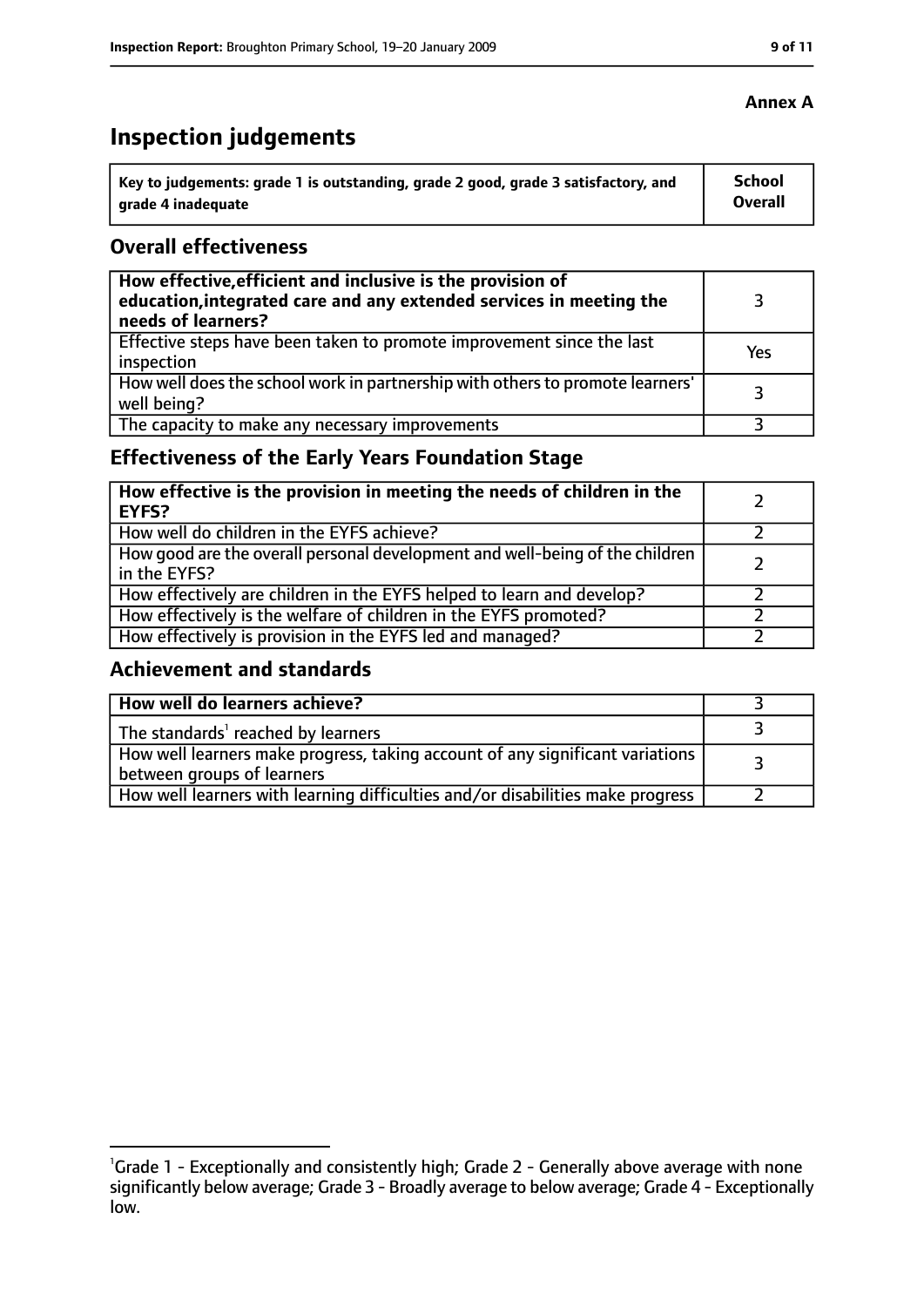# **Personal development and well-being**

| How good are the overall personal development and well-being of the<br>learners?                                 |  |
|------------------------------------------------------------------------------------------------------------------|--|
| The extent of learners' spiritual, moral, social and cultural development                                        |  |
| The extent to which learners adopt healthy lifestyles                                                            |  |
| The extent to which learners adopt safe practices                                                                |  |
| The extent to which learners enjoy their education                                                               |  |
| The attendance of learners                                                                                       |  |
| The behaviour of learners                                                                                        |  |
| The extent to which learners make a positive contribution to the community                                       |  |
| How well learners develop workplace and other skills that will contribute to<br>their future economic well-being |  |

# **The quality of provision**

| How effective are teaching and learning in meeting the full range of<br>  learners' needs?              |  |
|---------------------------------------------------------------------------------------------------------|--|
| How well do the curriculum and other activities meet the range of needs and<br>  interests of learners? |  |
| How well are learners cared for, quided and supported?                                                  |  |

## **Leadership and management**

| How effective are leadership and management in raising achievement<br>and supporting all learners?                                              |     |
|-------------------------------------------------------------------------------------------------------------------------------------------------|-----|
| How effectively leaders and managers at all levels set clear direction leading<br>to improvement and promote high quality of care and education |     |
| How effectively leaders and managers use challenging targets to raise standards                                                                 |     |
| The effectiveness of the school's self-evaluation                                                                                               | 3   |
| How well equality of opportunity is promoted and discrimination eliminated                                                                      | 3   |
| How well does the school contribute to community cohesion?                                                                                      | 3   |
| How effectively and efficiently resources, including staff, are deployed to<br>achieve value for money                                          | 3   |
| The extent to which governors and other supervisory boards discharge their<br>responsibilities                                                  |     |
| Do procedures for safequarding learners meet current government<br>requirements?                                                                | Yes |
| Does this school require special measures?                                                                                                      | No  |
| Does this school require a notice to improve?                                                                                                   | No  |